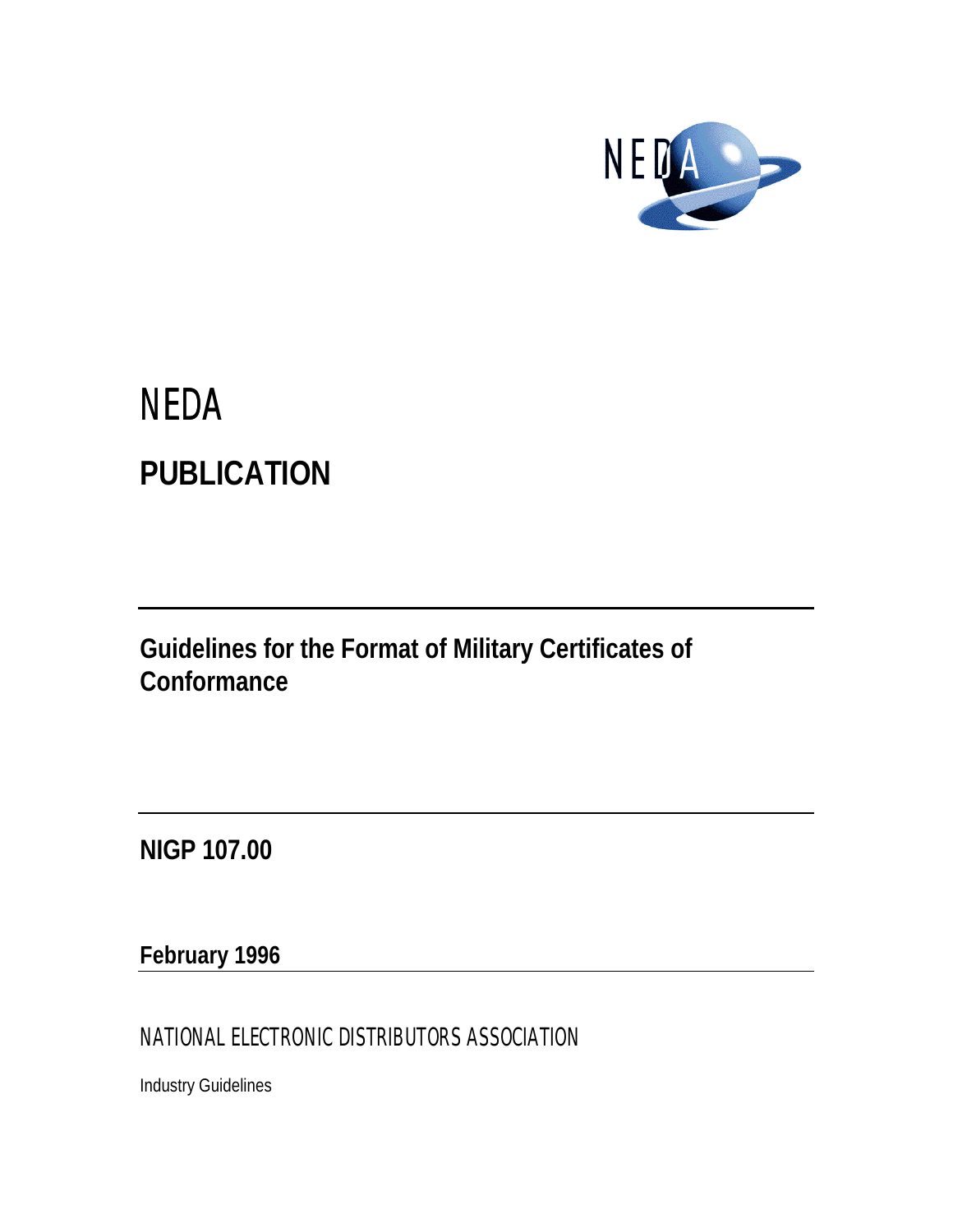# **NOTICE**

NEDA Industry Guidelines and Publications contain material that has been prepared, progressively reviewed, and approved through various NEDA-sponsored industry task forces, comprised of NEDA member distributors and manufacturers, and subsequently reviewed and approved by the NEDA Board of Directors. After adoption, efforts are taken to ensure widespread dissemination of the guidelines. Documents are reviewed and updated as needed.

NEDA Industry Guidelines and Publications are designed to serve the public interest including electronic component distributors through the promotion of uniform and consistent practices between manufacturers and distributors resulting in improved efficiency, profitability, product quality, safety, and environmentally-responsible practices. Existence of such guidelines shall not in any respect preclude any member or non-member of NEDA from adopting any other practice not in conformance to such guidelines, nor shall the existence of such guidelines preclude their voluntary use by those other than NEDA members, whether the guideline is to be used either domestically or internationally.

NEDA does not assume any liability or obligation whatever to parties adopting NEDA Industry Guidelines and Publications. Each company must independently assess whether adherence to some or all of the guidelines is in its own best interest.

Inquiries, comments and suggestions relative to the content of this NEDA Industry Guideline should be addressed to NEDA headquarters.

Published by

## NATIONAL ELECTRONIC DISTRIBUTORS ASSOCIATION 1111 Alderman Drive, Suite 400 Alpharetta, GA 30005 (678) 393-9990

Copyright 1996

Printed in U.S.A.

All rights reserved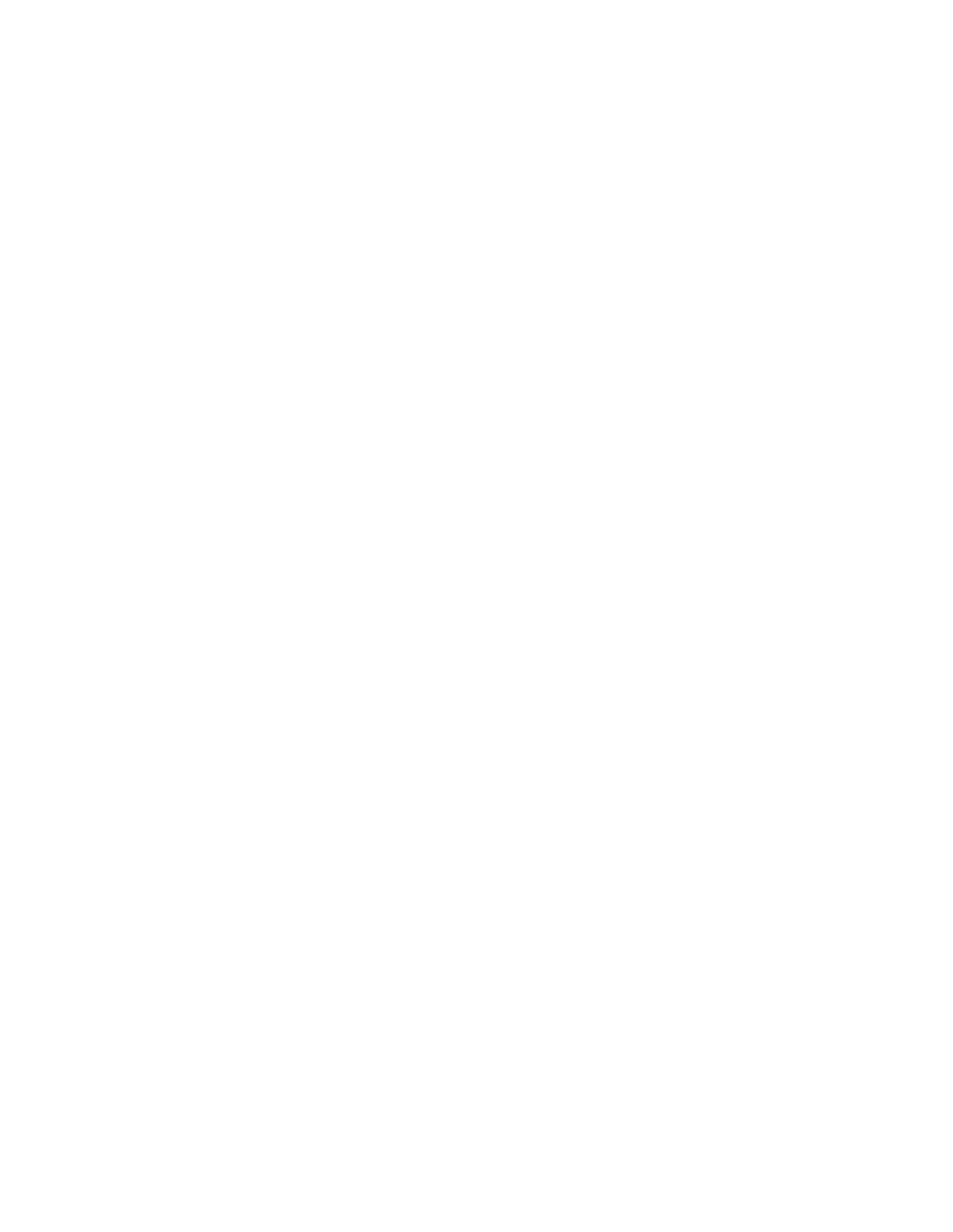NEDA thanks the following distributors and manufacturers for their participation in developing these guidelines:

> Advanced Micro Devices Allegro Microsystems, Inc. Analog Devices Arrow Electronics, Inc. Avnet, Inc. Bell Industries, Inc. Harris Semiconductor Hewlett-Packard Co. Intel Corp. Lucent Technologies Marshall Industries Motorola SPS National Semiconductor Corp. Pioneer-Standard Electronics, Inc. Texas Instruments-Semis. Unitrode Integrated Circuits Corp. Wyle Electronics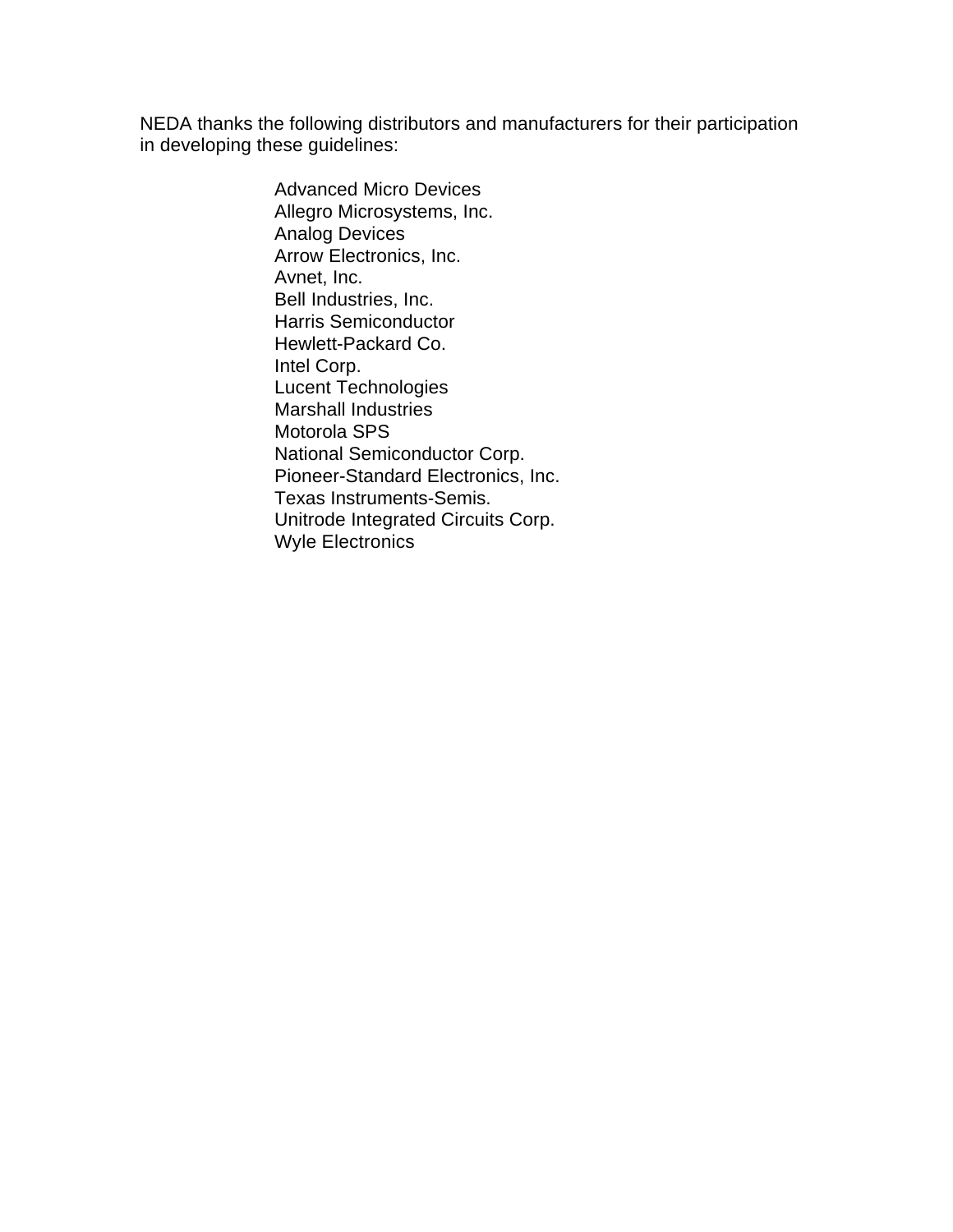## 1.0 PURPOSE

The intention of this document is to provide distributors and manufacturers with a recommended format for military certificates of conformance. This format is designed to be used by companies that do not have an information system solution. For those companies that do have an information system solution, this document will identify the data elements and allow companies that are modifying their systems to follow the guidelines.

# 2.0 SCOPE

Although compliance with these guidelines is voluntary, its common use is expected and encouraged. These guidelines may be specified as a requirement by either a distributor, manufacturer, or customer. Military specifications, regulations of the Interstate Commerce Commission, or other regulatory agencies supersede this document, where applicable.

# 3.0 REFERENCE DOCUMENTS

- Military Specification 129: "Military Standard Marking for Shipment and Storage"
- Military Specification 883: "Military Standard Test Methods and Procedures for Microelectronics"
- Military Performance 38535: "General Specifications for Integrated Circuit (Microcircuits) Manufacturing"

#### 4.0 DEFINITIONS

4.1 MANUFACTURER NAME: Name of the company who made the integrated circuit.

4.2 MANUFACTURER ADDRESS: Address of the Manufacturer referenced in the "Manufacturer name" field.

4.3 MFG. CAGE CODE: Commercial and Government Entity (CAGE) code assigned by the United States Department of Defense per Military Standard 129 and Military Performance 38535.

4.4 CUSTOMER NAME: Name of the company who purchased the material from the Manufacturer.

4.5 CUSTOMER ADDRESS: Address of the company referenced in the "Customer name" field.

4.6 CUSTOMER PURCHASE ORDER NUMBER: Number given to a supplier by the customer for customer's purchasing reference.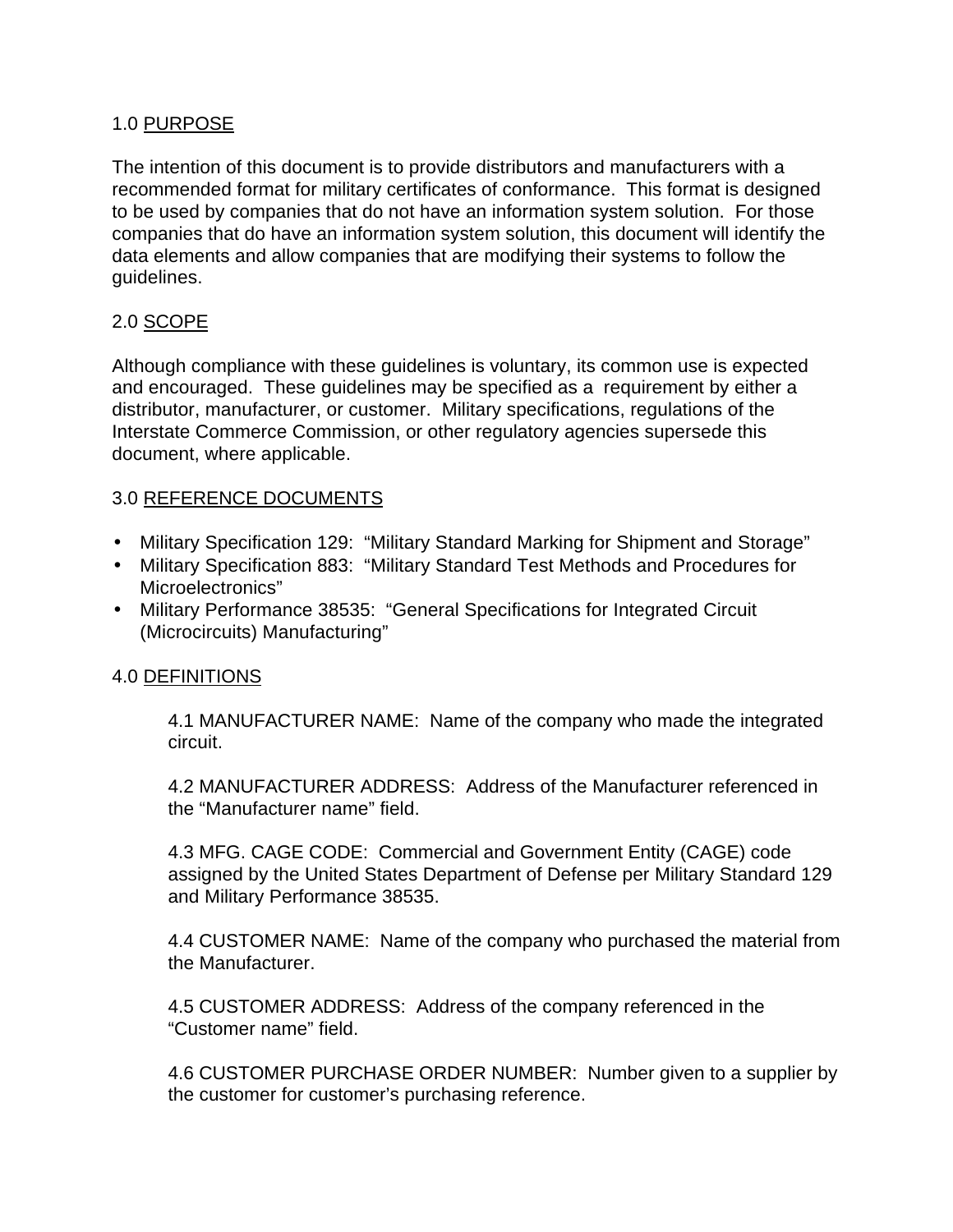4.7 DEVICE TYPE: Ordering part number as requested by the customer.

4.8 SMD#: Standardized Military Drawing part number as issued by the Defense Electronics Supply Center (DESC) which conforms to the "Generic Device Type." Only used if applicable.

4.9 LOT NUMBER: Manufacturer's reference that identifies and tracks the batch through the final ship point of the manufacturing process.

4.10 DATE CODE: Manufacturer's date code as defined by Military Performance 38535.

4.11 QUANTITY: Quantity of devices in the shipment or individual lot number as defined by the Manufacturer.

4.12 SOLDER RETEST DATE: Date at which the latest retest for solderability test was performed. Only used if applicable.

4.13 COUNTRY OF ORIGIN: Represents the country of encapsulation (follows the U.S. Customs' definition).

4.14 STATEMENT OF CONFORMANCE: Paragraph that states the material was built to various military requirements and may be variable per each.

4.15 AUTHORIZED SIGNATURE: Signature of the individual who has completed the document. Signing authority assigned per Military Performance 38535.

4.16 DATE: Calendar date when the document was generated.